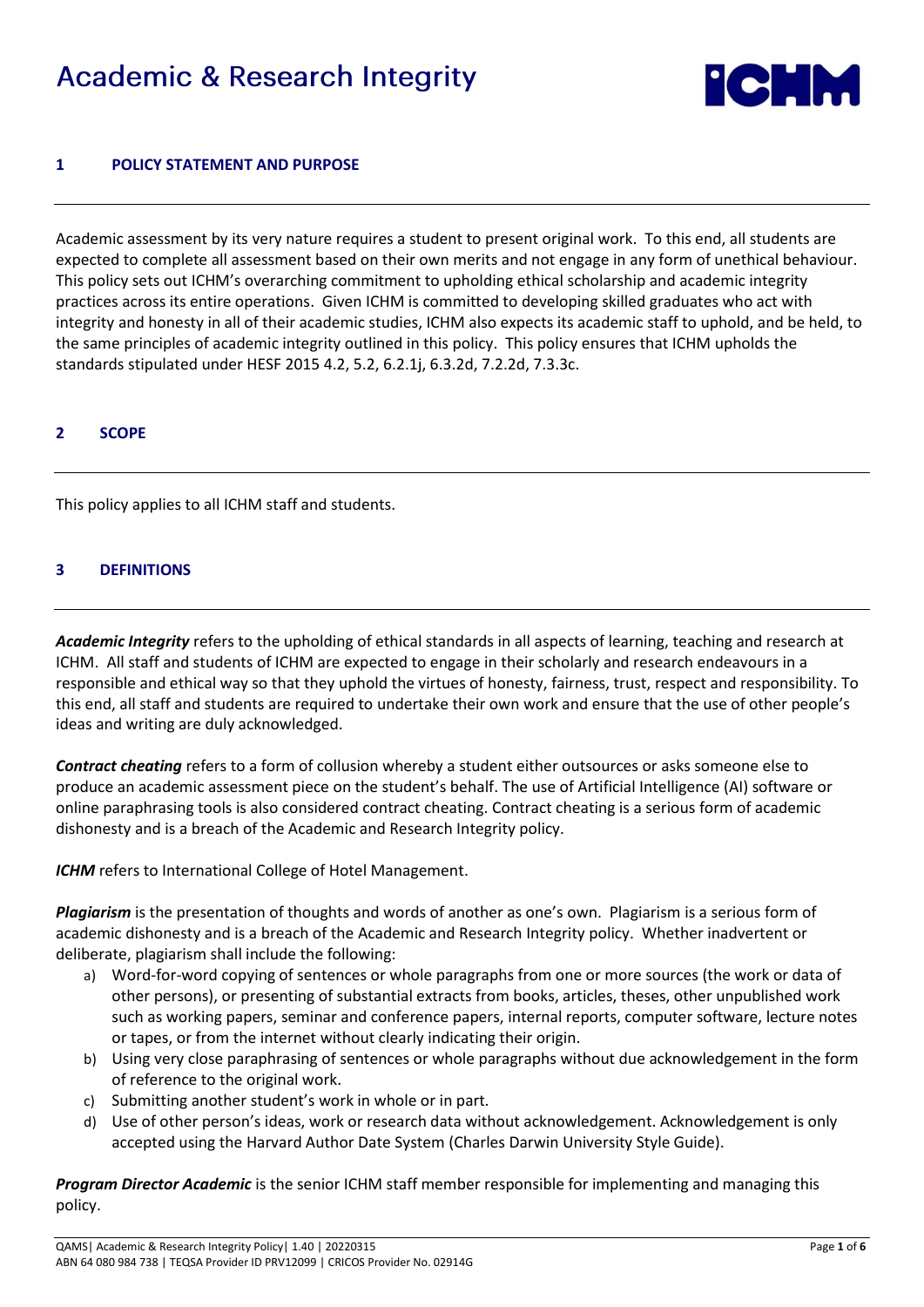*Student* is defined as a person enrolled in an ICHM program of study.

*Staff member* is defined as any person who is employed by ICHM in any capacity or is contracted to ICHM in any capacity to carry out work for ICHM either on a paid or unpaid basis.

## **4 POLICY DETAILS**

## 4.1 Academic Integrity at ICHM

ICHM employs a three-pronged approach in order uphold academic integrity and minimise breaches to this policy.

**Education** – All academic staff and students are regularly updated on the importance of academic integrity with recent research in the area. All students and staff are expected to use the Harvard Author Date Referencing System (Charles Darwin University Style Guide) for all academic materials and submitted assessment. Students may also seek support from the ICHM Learning Support Advisor for assistance on how to interpret the style guide. Further to this, all new and direct entry undergraduate and post graduate students are required to undertake the unit "Essential Academic Skills for Success". This subject includes a topic which covers the essential aspects of academic integrity outlined in this policy. All staff and students are provided with relevant information pertaining to the *Tertiary Education Quality and Standards Agency Amendment (Prohibiting Academic Cheating Services) Act 2020 and* how this legislation makes it an offence for any person to provide or advertise academic contract cheating services relating to the delivery of higher education in Australia, whether that person is in Australia or elsewhere. All academic staff are trained on the use of Turnitin and strategies to determine authenticity in assessment. All new students and existing returning students are required to attend compulsory orientation sessions which provide information about how to understand and uphold the principles surrounding academic integrity and the use of Turnitin to review integrity risks prior to the final submission of all assessment points. All students enrolled in *MIHM401 Professional Practice & Research* are provided with information and strategies on how to engage in ethical research activities. All academic staff and students engage in the annual International Day of Action Against [Contract Cheating.](https://academicintegrity.org/events-conferences/idoa-international-day-of-action-against-contract-cheating)

**Policy & Practice** – It is the policy of ICHM to support all teaching and learning & research activities in order to minimise the incidence of breaches of this policy. These initiatives include, but are not limited to, the following:

- a) Student Handbook The ICHM student handbook outlines the importance of academic integrity and how students may avoid committing breaches of this policy;
- b) Study Guides Where a student quotes other author's work or quotes excessively from third parties, it may not be possible to assess the student's academic ability. To this end, all Study Guides contain information on the percentage of what is considered a reasonable percentage of non-original work for the subject's assessment. Student submission of work containing greater than this percentage may result in a Fail grade for this assessment point;
- c) Assessment ICHM's Assessment Policy ensures a diverse range of authentic assessment tasks are set for students so they may be given the opportunity to demonstrate the requisite academic standards and minimise breaches of academic integrity. Examination procedures are audited on a cyclical basis in accordance with the self-assessment schedule in the Quality Management System;
	- a. Academic Integrity Register Where a student has been found to have committed either a deliberate or inadvertent breach of this Academic and Research Integrity policy, the students name and details of the offence will be placed on the Academic Integrity Register. Reports on the contents of this register will be provided to the Academic Board on an annual basis;
	- b. Student Engagement Group The SEG will be engaged to help support academic integrity initiatives across the College;
	- c. Cheating sites Students are not permitted to use contract cheating sites. All known sites are actively blocked on the ICHM server.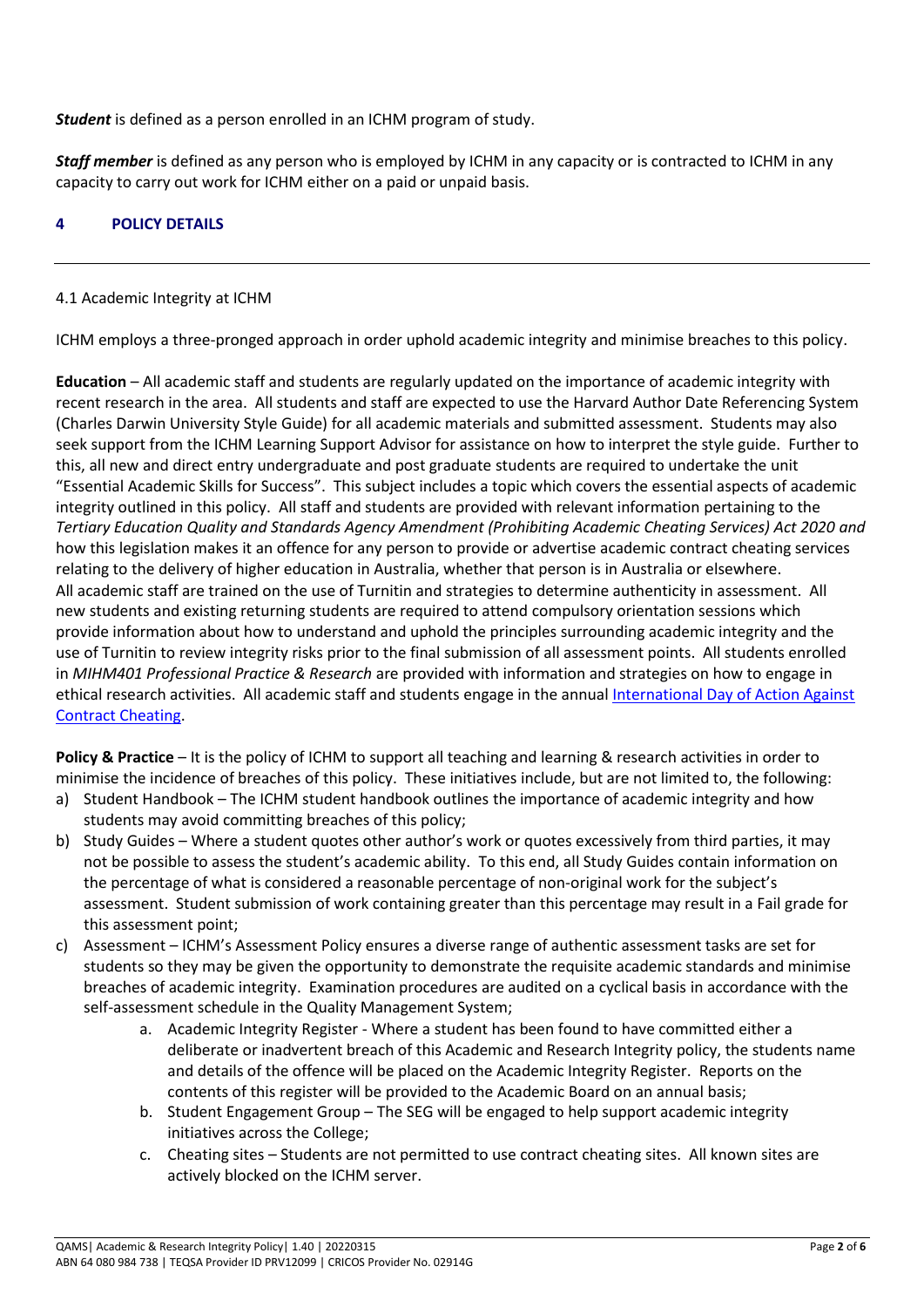**Detection** - All students are required to submit their assessment points through Turnitin as part of the submission process. Exceptions to this requirement are final examinations and assessments which require the submission of file types unsupported by Turnitin, as outlined in each Study Guide. By submitting work on Turnitin, students are deemed to have declared that their submission is entirely their own work. Furthermore, by submitting on Turnitin, students are deemed to have declared that the work has not been previously submitted for a subject of the College, or any other educational institution.

## 4.2 Expectations of students

- a) It is the responsibility of all students to safeguard against all potential breaches of this Academic and Research Integrity policy. Students are expressly prohibited from engaging in contract cheating and/ or plagiarising other people's work. Further to this, all students are expected to protect their written work, assignments, electronic data and notes and not share these with others. Students are expressly prohibited from giving access to their assignments and their electronic media to other students and those students who do so will be penalised in the same way that students found guilty of breaches to the Academic and Research Integrity policy are penalised;
- b) Should any student have reason to believe that his or her work has been plagiarised or copied, he/she must report the matter at once (in writing) to the appropriate Lecturer;
- c) Students are expected to conduct themselves appropriately in examinations in accordance with the requirements of the Assessment Policy. Cheating in exams is also deemed a breach of the Academic & Research Integrity policy and will be dealt with in accordance with 4.4 below.

## 4.3 Expectations of academic staff

- a) Academic staff are expected to immediately alert the Program Director Academic via a Program Coordinator of any potential breaches of this Academic & Research Integrity policy in accordance with 4.4 below.
- b) Academic staff are expected to comply with all academic integrity principles as outlined in this policy. Any breach of this policy may be considered academic misconduct and may be pursued further for disciplinary action.
- 4.4 Process for dealing with alleged breaches of the Academic and Research Integrity Policy
	- a) Examinations
		- i. If a student is detected committing, or apparently committing a breach of any of the examination provisions outlined in the Assessment Policy or this policy, then the Examination Invigilator will retain any evidence necessary, prepare a written report and provide this to the Program Director Academic within 5 working days of the event. The student shall be permitted to complete the examination;
		- ii. The Program Director Academic will review the evidence presented within 5 working days of receiving the written report. A distinction may be made between deliberate breaches of academic integrity and inadvertent breaches through ignorance. The intent to deceive may determine whether a serious offence has been committed;
		- iii. The Program Director Academic may determine that no breach of the Academic and Research Integrity policy has occurred. The Program Director Academic may counsel the student and implement a range of academic intervention strategies to minimise the risk of a repeat of the event. Relevant details of the event may be recorded in the Academic Integrity Register;
		- iv. Where the Program Director Academic determines that a breach of the Academic and Research Integrity policy may have occurred, the Program Director Academic will convene an Academic Committee meeting within 21 days and a formal enquiry will be conducted. The student shall be invited to attend or make a submission to this inquiry, no less than 7 days before the meeting, however their participation is not required for the Academic Committee to convene for this purpose. The student may bring a support person if required;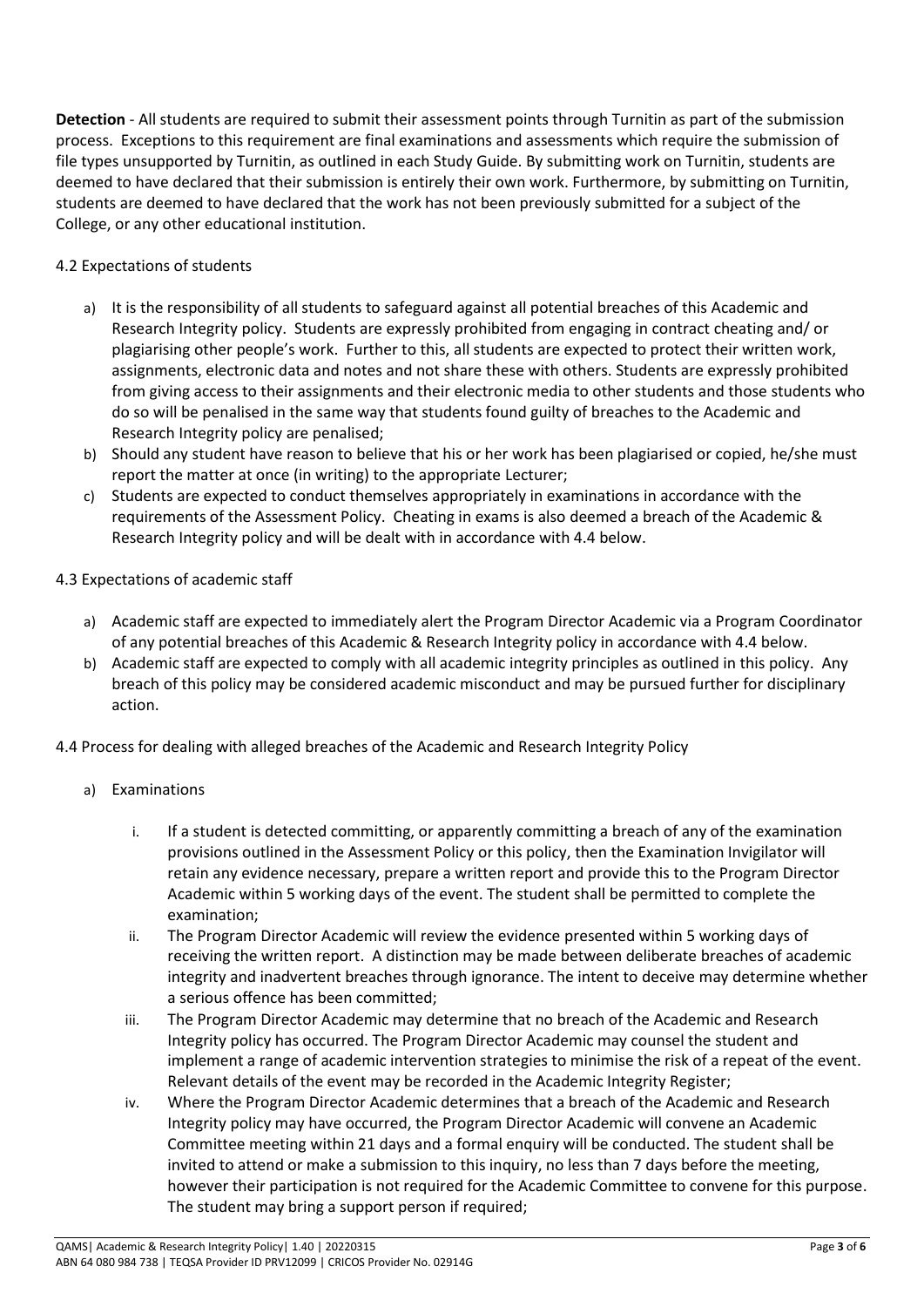- v. The Academic Committee will make a finding regarding the occurrence of a breach of the policy, and will apply the appropriate penalty as specified in 5.0 Penalties;
- vi. If a student believes they have been unfairly treated in the administration of the Academic and Research Integrity policy, they may appeal under the Academic Grievance policy and procedure.
- b) All other forms of assessment
	- i. Where an academic staff member suspects a student may have breached this Academic & Research Integrity policy, the staff member shall consult with a Program Coordinator within 5 working days of the suspected breach and present relevant evidence;
	- ii. The Lecturer with the assistance of a Program Coordinator must compile a full package of evidence to the Program Director Academic to be reviewed within 5 working days of the consultation. A distinction may be made between deliberate breaches of academic integrity and inadvertent breaches through ignorance. The intent to deceive may determine whether a serious offence has been committed;
	- iii. The Program Director Academic may determine that no breach of the Academic & Research Integrity policy has occurred. The Program Director Academic may counsel the student and implement a range of academic intervention strategies to minimise the risk of a repeat of the event. Relevant details of the event may be recorded in the Academic Integrity Register;
	- iv. Where the Program Director Academic determines that a breach of the Academic & Research Integrity policy may have occurred, the Program Director Academic will convene an Academic Committee meeting within 21 days and a formal enquiry will be conducted. The student shall be invited to attend or make a submission to this inquiry, no less than 7 days before the meeting, however their participation is not required for the Academic Committee to convene for this purpose. The student may bring a support person if required;
	- v. The Academic Committee will make a finding regarding the occurrence of a breach of the policy, and will apply the appropriate penalty as specified in *5.0 Penalties*;
	- vi. If a student believes they have been unfairly treated in the administration of the Academic Research and Integrity policy, they may appeal under the Academic Grievance policy and procedure.

# **5 PENALTIES**

This section specifies the penalties that may be applied in relation to the Academic & Research Integrity policy:

- a) No misconduct occurred Information may be recorded in the Academic Integrity Register and no further action may be taken;
- b) Misconduct occurred Counselling will be provided to the student; the student's breach will be recorded in the Academic Integrity Register. In addition to this, one of the following additional outcomes may be applied:
	- i. Re-submission of the assessment task or re-sitting the examination. The re-submission may have a maximum achievable mark applied; or
	- ii. An alternative penalty with an impact less severe than failure of the assessment item (or examination) with a zero score; or
	- iii. Failure with a zero score in the assessment (or examination).
- c) Serious misconduct occurred Refer to the Personal Conduct policy for the range of penalties that may be applied. The student's breach will be recorded in the Academic Integrity Register.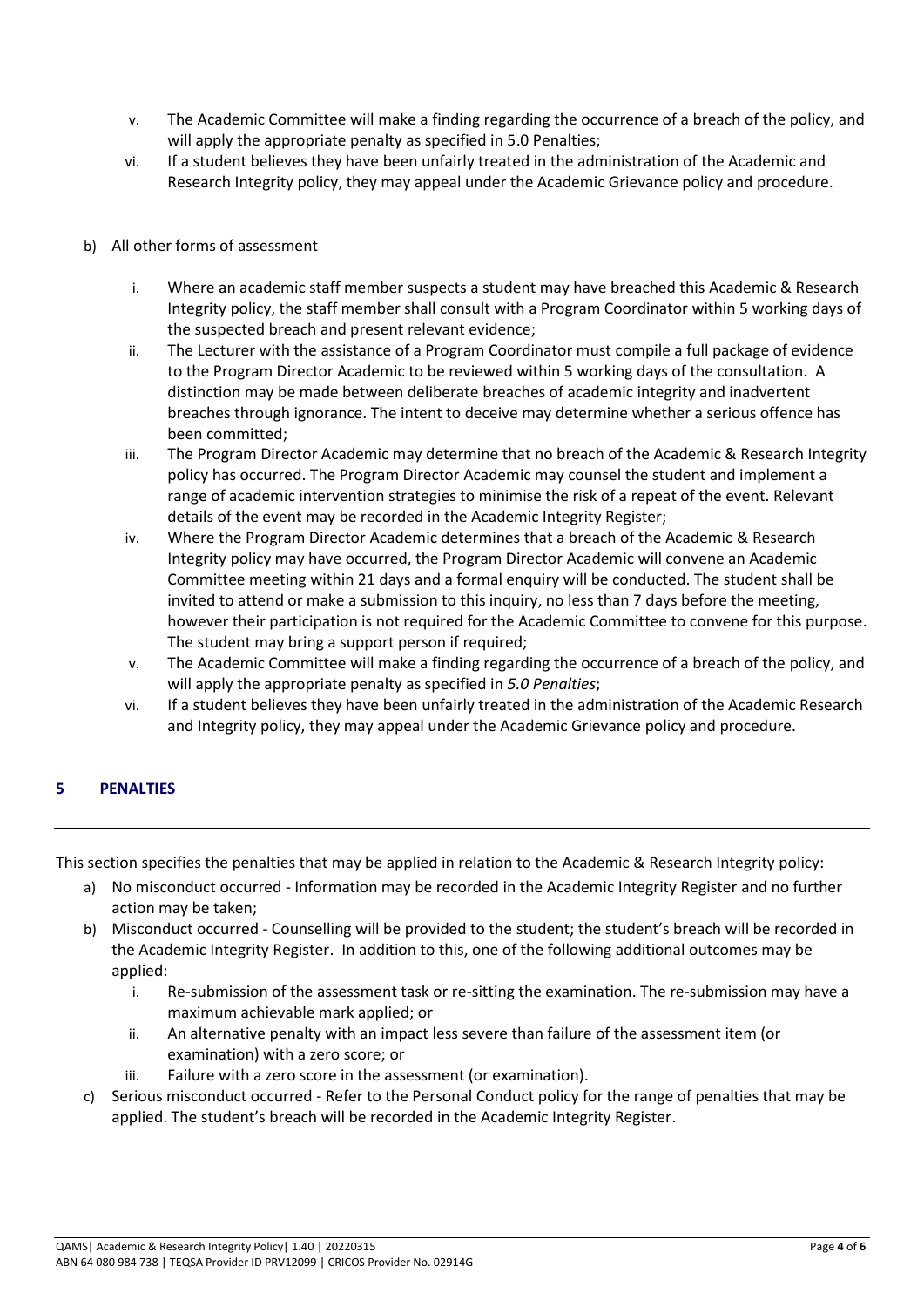#### **6 REFERENCES**

Bretag, T & Curtis, G & McNeill, M & Slade, C 2019, *Academic Integrity in Australian Higher Education: A national priority*[, https://www.teqsa.gov.au/sites/default/files/academic-integrity-infographic.pdf?v=1574919157](https://www.teqsa.gov.au/sites/default/files/academic-integrity-infographic.pdf?v=1574919157) ICHM Personal Conduct policy ICHM Assessment policy ICHM Academic Grievance policy & procedure ICHM Research Ethics policy International Centre for Academic Integrity - <https://www.academicintegrity.org/> [Tertiary Education Quality and Standards Agency Amendment \(Prohibiting Academic Cheating Services\) Act 2020](https://www.legislation.gov.au/Details/C2020A00078)  [\(legislation.gov.au\)](https://www.legislation.gov.au/Details/C2020A00078)

#### **7 RESPONSIBILITIES AND AUTHORITIES**

Lecturers are responsible for bringing all suspected cases of breaches of the Academic & Research Integrity policy to the attention of the Program Director Academic via a Program Coordinator, through the use of the Academic Integrity Breach Register.

The Program Director Academic (or delegated nominee) is required to investigate all alleged breaches of the Academic & Research Integrity policy and, if necessary, interview the student(s) concerned.

The Academic Committee will conduct formal enquiries into alleged cases of deliberate breaches of the Academic & Research Integrity policy.

All students and staff are responsible for adhering to the principles of academic integrity as outlined in this policy.

#### **8 REVIEW**

The Program Director Academic is responsible for the review of this policy on a three (3) yearly basis or as and when there are any legislative or business changes.

## **9 ACKNOWLEDGEMENTS (if applicable)**

ICHM has referred and benchmarked with the following institutions and policies during the creation of this policy:

- Charles Darwin University Students Breach of Academic Integrity Procedures
- Bond University Academic Integrity policy
- Endeavour College of Natural Health Academic Integrity policy -Higher Education
- Avondale College of Higher Education Academic Integrity policy
- University of Melbourne Academic Integrity at the University of Melbourne <https://academicintegrity.unimelb.edu.au/>
- Contract Cheating and Assessment Design <https://cheatingandassessment.edu.au/>
- TEQSA Guidance Note Academic Integrity [https://www.teqsa.gov.au/latest-news/publications/guidance](https://www.teqsa.gov.au/latest-news/publications/guidance-note-academic-integrity)[note-academic-integrity](https://www.teqsa.gov.au/latest-news/publications/guidance-note-academic-integrity)